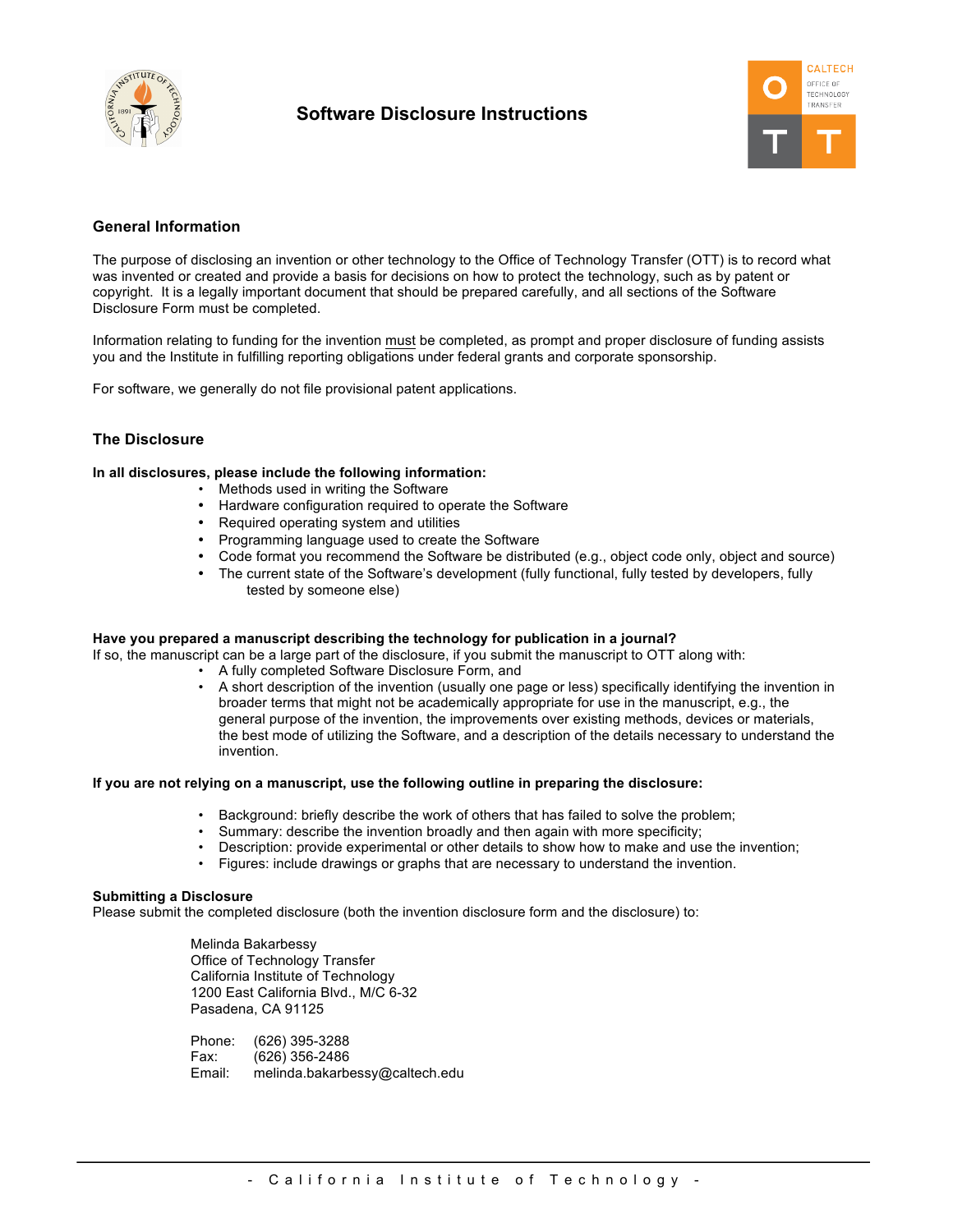| CIT NO.                                                                                       | OTT Use Only                                                                                                  | INV. DISC. NO.                                             |  |  |  |  |
|-----------------------------------------------------------------------------------------------|---------------------------------------------------------------------------------------------------------------|------------------------------------------------------------|--|--|--|--|
| ASSITUTE OF REGISTRATION                                                                      | CALIFORNIA INSTITUTE OF TECHNOLOGY<br><b>Office of Technology Transfer</b><br><b>SOFTWARE DISCLOSURE FORM</b> | <b>CALTECH</b><br>OFFICE OF<br>0<br>TECHNOLOGY<br>FRANSFER |  |  |  |  |
| $\rightarrow$ Please attach this form to the description of your invention $\leftarrow$       |                                                                                                               |                                                            |  |  |  |  |
| 1. Title of Invention (provide a concise title)                                               |                                                                                                               |                                                            |  |  |  |  |
|                                                                                               | 2. Inventors (list those thought to be inventors; add additional inventors using Additional Inventors Form)   |                                                            |  |  |  |  |
| <b>Inventor 1</b>                                                                             |                                                                                                               |                                                            |  |  |  |  |
| <b>First Name</b>                                                                             | <b>Middle Name</b>                                                                                            | Last name                                                  |  |  |  |  |
|                                                                                               |                                                                                                               |                                                            |  |  |  |  |
|                                                                                               | Status At Time Of Invention (e.g., Caltech grad student in EAS)                                               | Dept. at Time of Invention                                 |  |  |  |  |
|                                                                                               |                                                                                                               |                                                            |  |  |  |  |
|                                                                                               | <b>Current Status (e.g., Employee of Company X)</b>                                                           |                                                            |  |  |  |  |
| <b>Home Phone</b>                                                                             | <b>Cell Phone</b>                                                                                             | <b>Work Phone</b>                                          |  |  |  |  |
|                                                                                               |                                                                                                               |                                                            |  |  |  |  |
| <b>Email Address</b>                                                                          |                                                                                                               | Citizenship                                                |  |  |  |  |
|                                                                                               |                                                                                                               |                                                            |  |  |  |  |
|                                                                                               | Current Work Address (include Caltech mail code, if applicable)                                               |                                                            |  |  |  |  |
|                                                                                               |                                                                                                               |                                                            |  |  |  |  |
| <b>Current Home Address</b>                                                                   |                                                                                                               |                                                            |  |  |  |  |
| <b>Inventor 2</b>                                                                             |                                                                                                               |                                                            |  |  |  |  |
| <b>First Name</b>                                                                             | <b>Middle Name</b>                                                                                            | Last name                                                  |  |  |  |  |
|                                                                                               |                                                                                                               |                                                            |  |  |  |  |
| Status At Time Of Invention (e.g., Caltech grad student in EAS)<br>Dept. at Time of Invention |                                                                                                               |                                                            |  |  |  |  |
|                                                                                               |                                                                                                               |                                                            |  |  |  |  |
|                                                                                               | <b>Current Status (e.g., Employee of Company X)</b>                                                           |                                                            |  |  |  |  |
|                                                                                               |                                                                                                               |                                                            |  |  |  |  |
| <b>Home Phone</b>                                                                             | <b>Cell Phone</b>                                                                                             | <b>Work Phone</b>                                          |  |  |  |  |
|                                                                                               |                                                                                                               |                                                            |  |  |  |  |
| <b>Email Address</b>                                                                          |                                                                                                               | Citizenship                                                |  |  |  |  |
|                                                                                               |                                                                                                               |                                                            |  |  |  |  |
|                                                                                               | Current Work Address (include Caltech mail code, if applicable)                                               |                                                            |  |  |  |  |
|                                                                                               |                                                                                                               |                                                            |  |  |  |  |
| <b>Current Home Address</b>                                                                   |                                                                                                               |                                                            |  |  |  |  |
|                                                                                               |                                                                                                               |                                                            |  |  |  |  |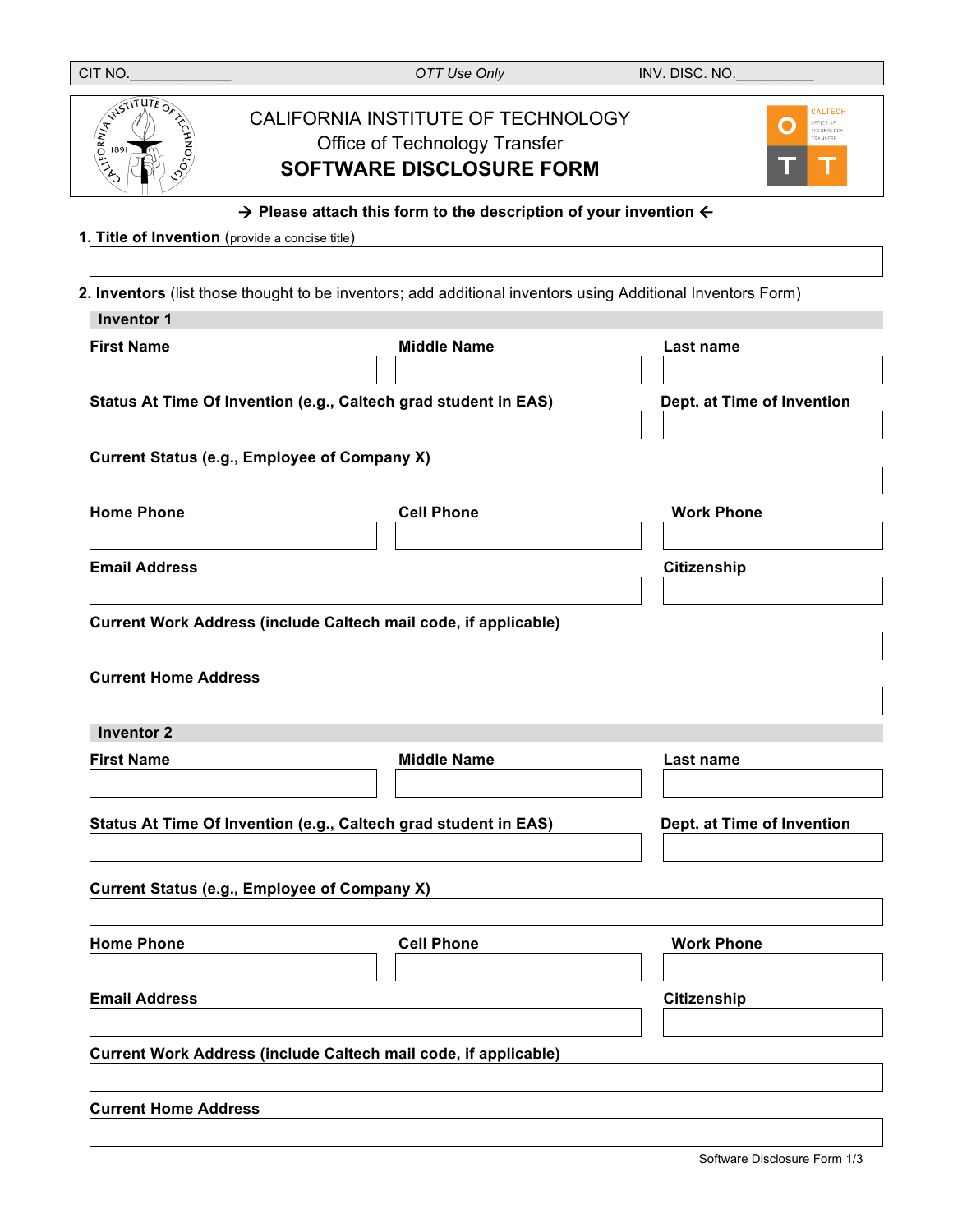| <b>Inventor 3</b>                                                                     |                            |                            |
|---------------------------------------------------------------------------------------|----------------------------|----------------------------|
| <b>First Name</b>                                                                     | <b>Middle Name</b>         | Last name                  |
|                                                                                       |                            |                            |
| Status At Time Of Invention (e.g., Caltech grad student in EAS)                       | Dept. at Time of Invention |                            |
|                                                                                       |                            |                            |
| <b>Current Status (e.g., Employee of Company X)</b>                                   |                            |                            |
| <b>Home Phone</b>                                                                     | <b>Cell Phone</b>          | <b>Work Phone</b>          |
|                                                                                       |                            |                            |
| <b>Email Address</b>                                                                  |                            | <b>Citizenship</b>         |
|                                                                                       |                            |                            |
| Current Work Address (include Caltech mail code, if applicable)                       |                            |                            |
|                                                                                       |                            |                            |
| <b>Current Home Address</b>                                                           |                            |                            |
| <b>Inventor 4</b>                                                                     |                            |                            |
| <b>First Name</b>                                                                     | <b>Middle Name</b>         | Last name                  |
|                                                                                       |                            |                            |
|                                                                                       |                            |                            |
| Status At Time Of Invention (e.g., Caltech grad student in EAS)                       |                            | Dept. at Time of Invention |
|                                                                                       |                            |                            |
| <b>Current Status (e.g., Employee of Company X)</b>                                   |                            |                            |
| <b>Home Phone</b>                                                                     | <b>Cell Phone</b>          | <b>Work Phone</b>          |
|                                                                                       |                            |                            |
| <b>Email Address</b>                                                                  |                            | <b>Citizenship</b>         |
|                                                                                       |                            |                            |
| Current Work Address (include Caltech mail code, if applicable)                       |                            |                            |
|                                                                                       |                            |                            |
| <b>Current Home Address</b>                                                           |                            |                            |
|                                                                                       |                            |                            |
| 3. Internal Funding                                                                   |                            |                            |
| Identify the source of the internal (Caltech)<br>funding used to make this invention: |                            |                            |
| 4. State/Federal Funding                                                              |                            |                            |
| Identify state or federal sponsors                                                    |                            |                            |
| (if none, please enter NONE):                                                         |                            |                            |
| <b>Contract or Grant Number</b><br>AND Subcontract Number, if appropriate:            |                            |                            |
| 5. External Funding                                                                   |                            |                            |

Identify industry sponsors, private funding, etc.: